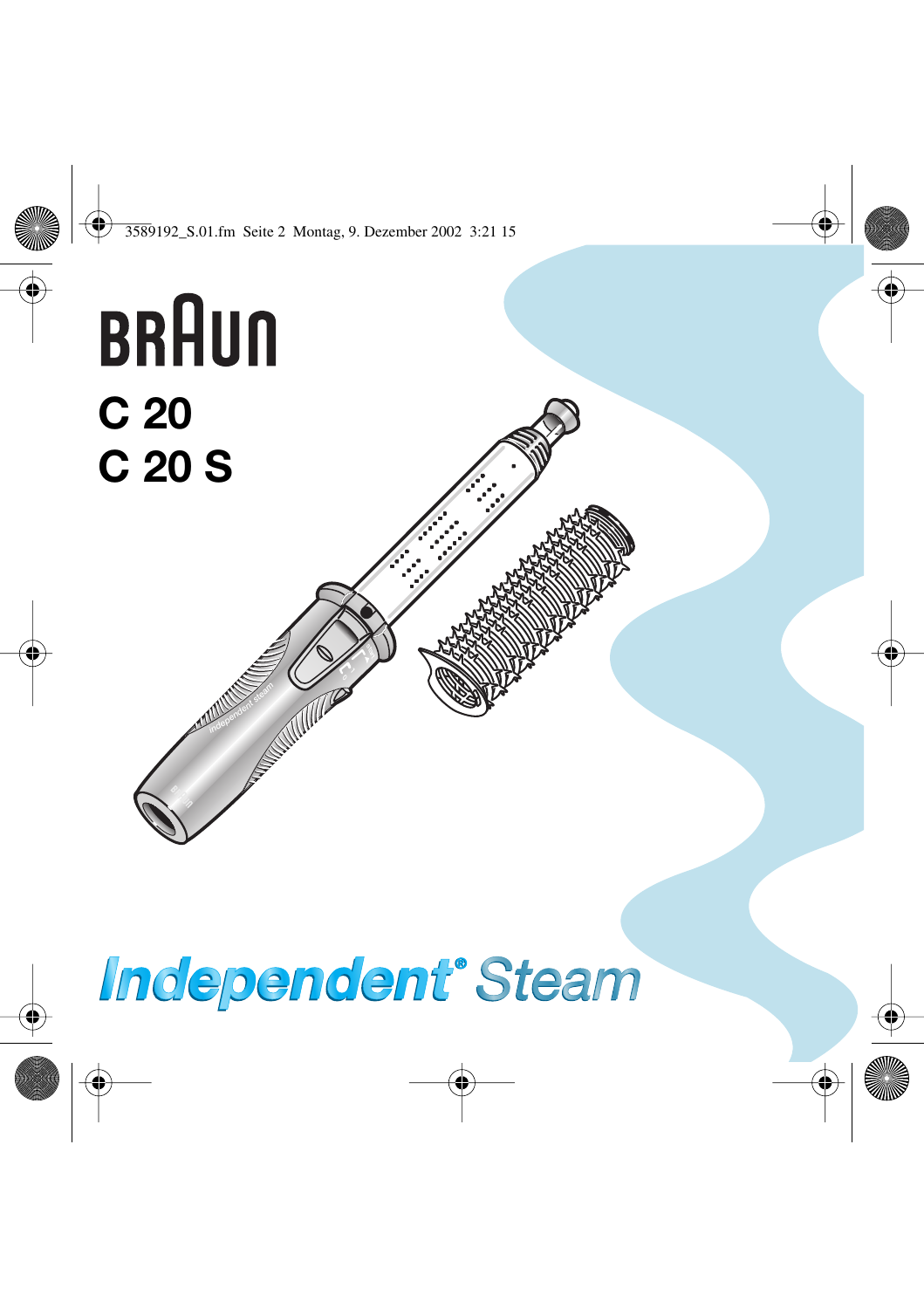|          | <b>Braun Infoline</b>                                                                                                                                                                                             |
|----------|-------------------------------------------------------------------------------------------------------------------------------------------------------------------------------------------------------------------|
| English  | Thank you for purchasing a Braun product.<br>We hope you are completely satisfied<br>with your new Braun product.<br>If you have any questions, please call:<br>US residents<br>1-800-BRAUN-11<br>1-800-272-8611  |
|          | Canadian residents<br>1-800-387-6657                                                                                                                                                                              |
| Français | Merci d'avoir fait l'achat d'un produit<br>Braun. Nous espérons que vous serez<br>pleinement satisfaite de votre nouveau<br>produit Braun.<br>Si vous avez des questions, veuillez<br>appeler:                    |
|          | Braun Canada<br>18003876657                                                                                                                                                                                       |
| Español  | Gracias por haber comprado un<br>producto Braun.<br>Esperamos que Ud. completamente<br>satisfecha con su nuevo producto Braun.<br>Si Ud. tiene alguna duda, por favor, en<br>México llame al<br>01 (800) 508-5800 |

**Internet:** www.braun.com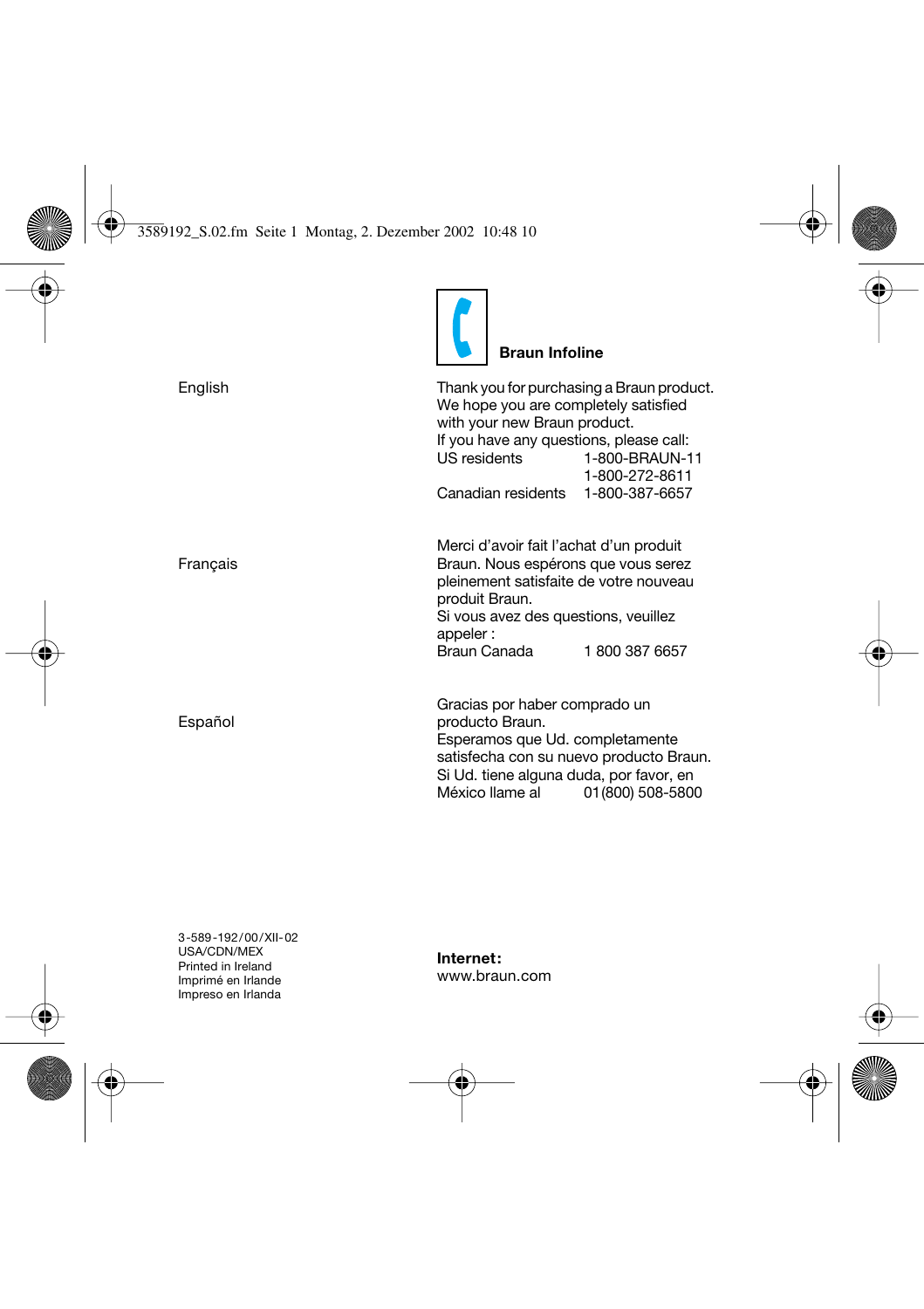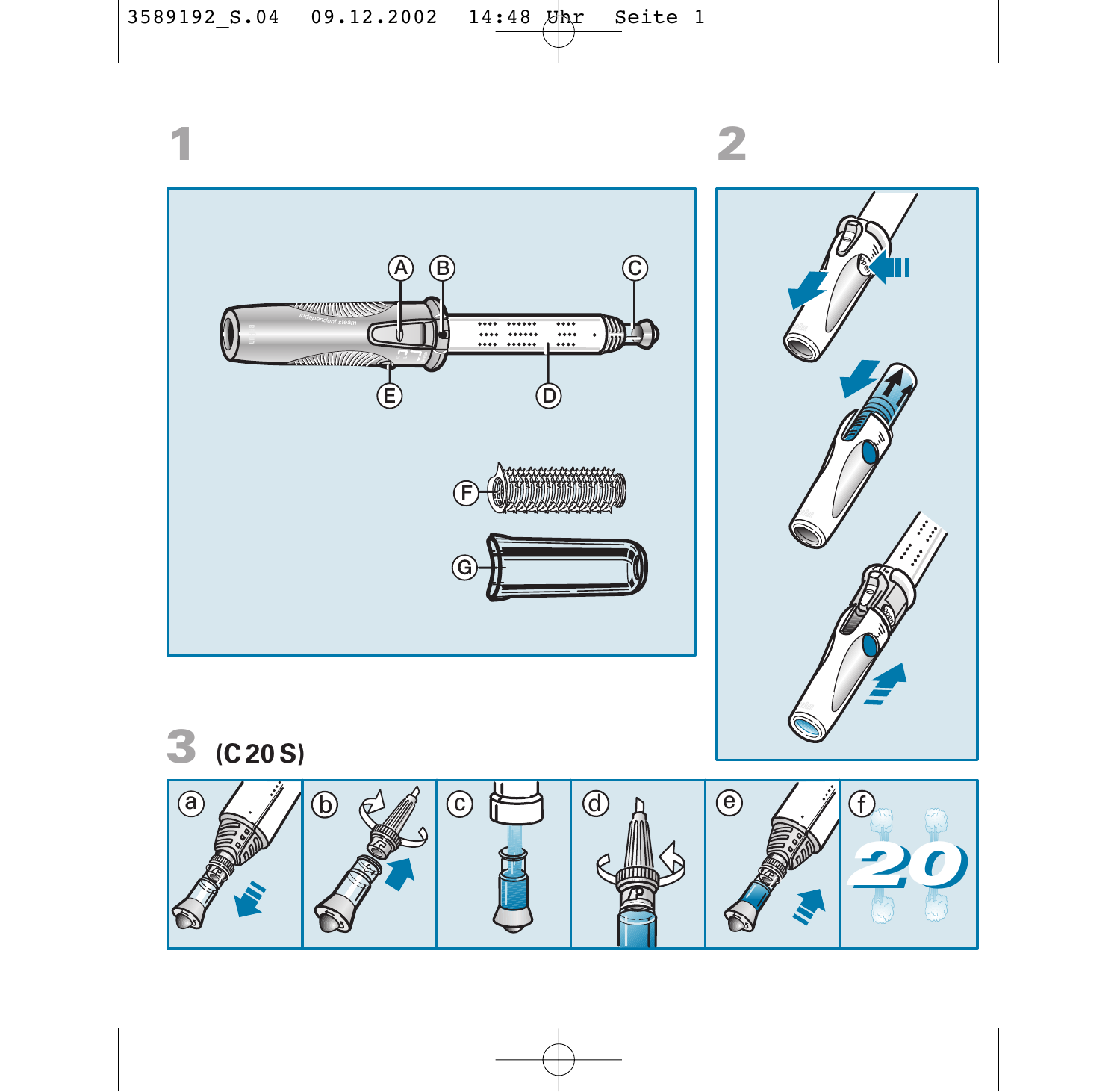







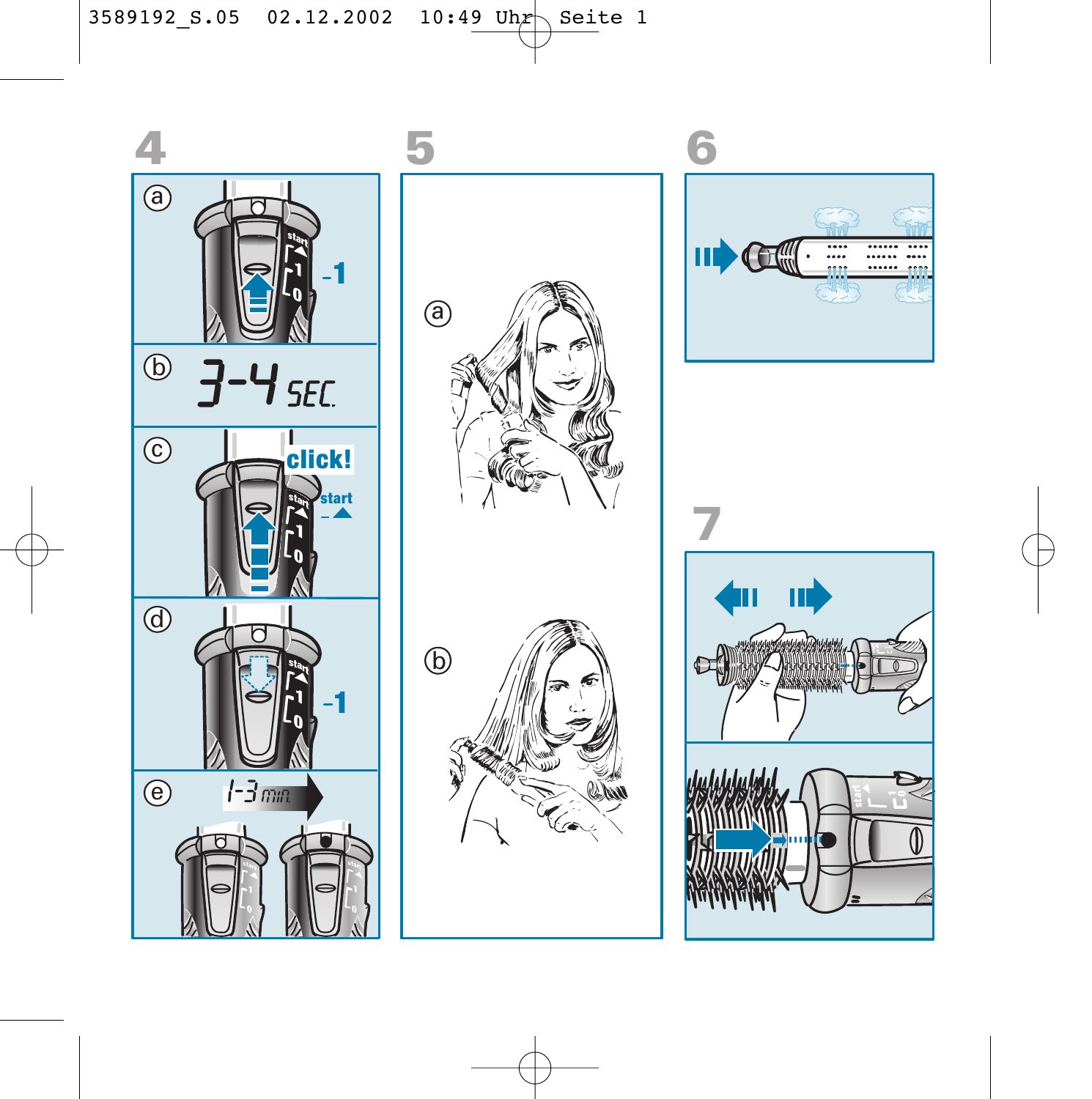# **English**

Our products are engineered to meet the highest standards of quality, functionality and design. We hope you thoroughly enjoy your new Braun appliance.

IMPORTANT: Please read the entire use instructions booklet carefully before use.

Braun Independent<sup>®</sup> Steam is the perfect styling solution for young, modern women. Its ability to curl, flick, wave, volumize and shape hair makes it the ultimate in styling freedom. And with its shot of steam it will give back natural moisture to your hair – for a longer lasting and gentler way of styling.

## **Important Safeguards**

DANGER: CONTAINS BUTANE. EXTREMELY FLAMMABLE. CONTENTS UNDER PRESSURE.

## **Caution**:

- Do not expose to temperatures of more than 50 °C or 120°F (e.g. glove compartment of cars), nor direct sunlight for long periods of time.
- Keep out of the reach of children.
- Do not allow the appliance to become wet.
- When starting the appliance please ensure that it is held away from the hair, face and clothing. Do not start the appliance while it is in the hair in order to avoid damage to the hair.
- Do not use hair spray during styling. If using aerosol sprays or flammable liquids before styling your hair, allow 5 minutes before turning the styling iron on to let flammable vapors disperse.
- Use Braun CT2 energy cells only.
- Energy cell contains flammable butane gas under pressure.
- Keep away from sparks and flames (burning cigarettes as well). Do not smoke while using or refilling.
- Avoid touching the hot parts of the product.
- When hot, do not place on surfaces which are not heat resistant.
- When using the steam function, be aware the steam is hot. When applying it to your hair, please use at a safe distance away from the scalp.
- Do not take apart, puncture or incinerate.
- If the appliance is damaged, stop using it immediately.
- For repairs contact authorized Braun Service Agents only.
- The Braun Independent Steam should be used on dry hair only.

## **1 Description**

- A Energy supply/start switch  $w = \inf$ 
	- «1» = energy supply,
	- «start» = starting heat up
- B Ready indicator dot
- C Water reservoir for steam function (only with model C20S)
- D Tong
- E «open» release button for handle
- F Round styling brush
- G Protective heat-resistant cover with safety lock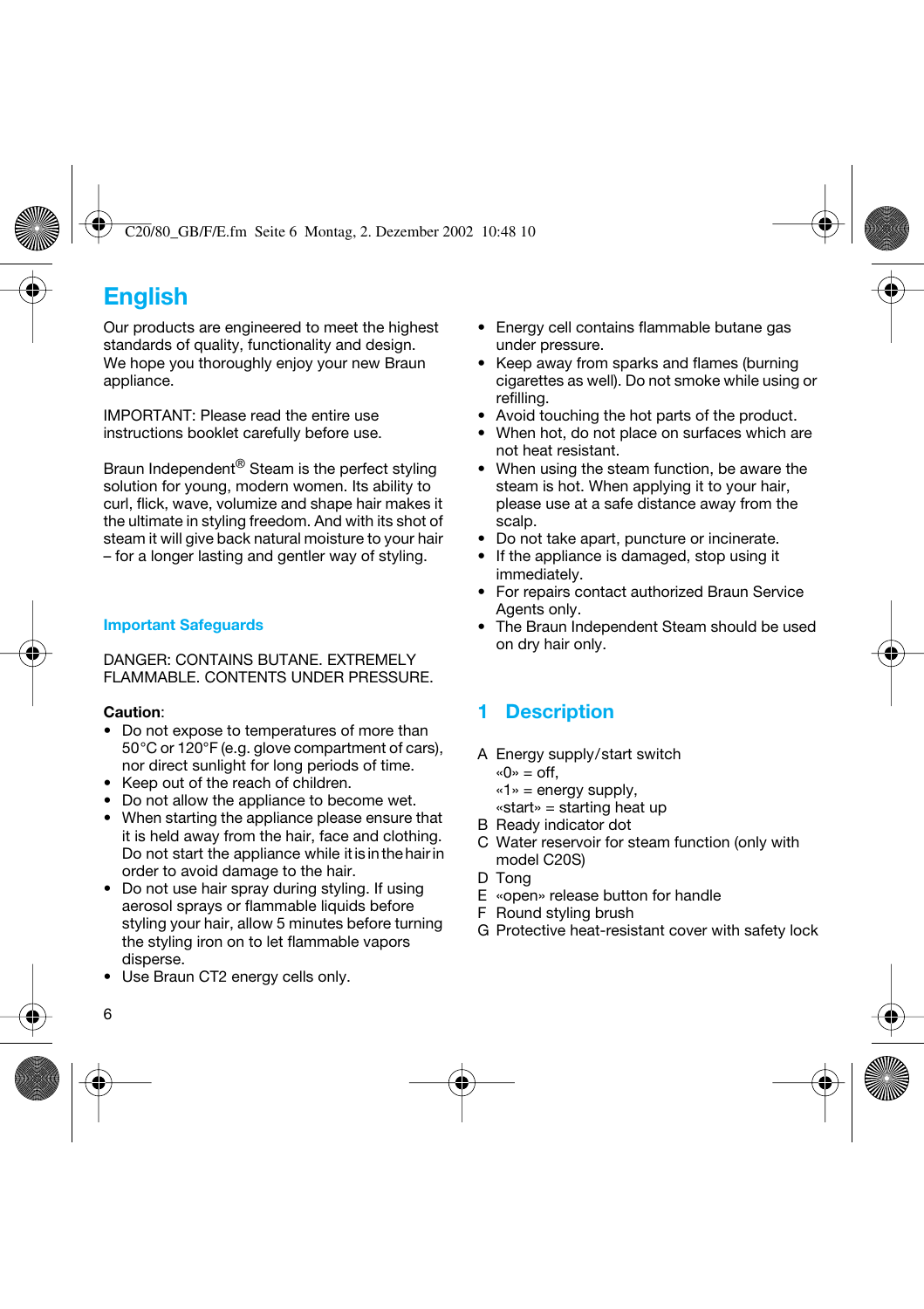#### **Before use**

## **2 Inserting or changing the Braun «energy cell»**

The energy supply must be switched off (switch (A) at position «0»).

Press the «open» release button (E) and pull off the handle.

Insert a Braun energy cell into the handle as shown in the illustration (arrows on energy cell pointing outward). Push the handle with the energy cell back onto the appliance until it snaps into place. The energy level in the cell can be checked through the window at the bottom of the appliance. Only use Braun energy cells. These are available from the store where this appliance was purchased, as well as from authorised Braun Service Agents. The energy cells can be taken out or changed at any time, even if they are only partly filled.

## **3 Filling the water reservoir for the steam function (model C20S only)**

- a) Pull the transparent water reservoir (C) off the appliance as shown.
- b) Remove the long red plug by turning it as indicated.
- c) Fill the reservoir with water (tap water only).
- d) Replace the plug.
- e) Re-insert the water reservoir until it snaps into place.
- f) A full water reservoir will last for approx. 20 steam shots.

## **4 Switching on**

- a) Remove protective cover (G)
- b) To start the energy supply shift switch (A) up to position «1».
- c) Wait 3 to 4 seconds.
- d) Shift switch (A) further up to the «start» position until you can clearly hear a click. This starts heating up the appliance.
- e) Let the switch slide back to position «1».
- f) After approx. 1 to 2 minutes the ready indicator dot (B) turns dark (model C20S may take approx. 2-3 minutes to heat up). Only then is the Independent heated up to the optimum styling temperature and ready for use.

## **5 Styling**

Braun Independent offers various styling functions:

- a) The tong (D) is ideal to create all different kinds of curls, but also to smoothen and straighten small sections of your hair.
- b) With the round styling brush attachment (F) you can create soft waves, choppy styles, flicks and curl the hair ends under.

## **6 Steaming (model C20S only)**

The steam function of the Braun Independent Steam can be used with all attachments. To add steam to a section of hair, press down the top of the water reservoir for approx. 2 to 3 seconds (you will feel a click). Steam will be released from the openings of the tong, giving the hair just the required amount of natural moisture for a longerlasting and healthier-looking style.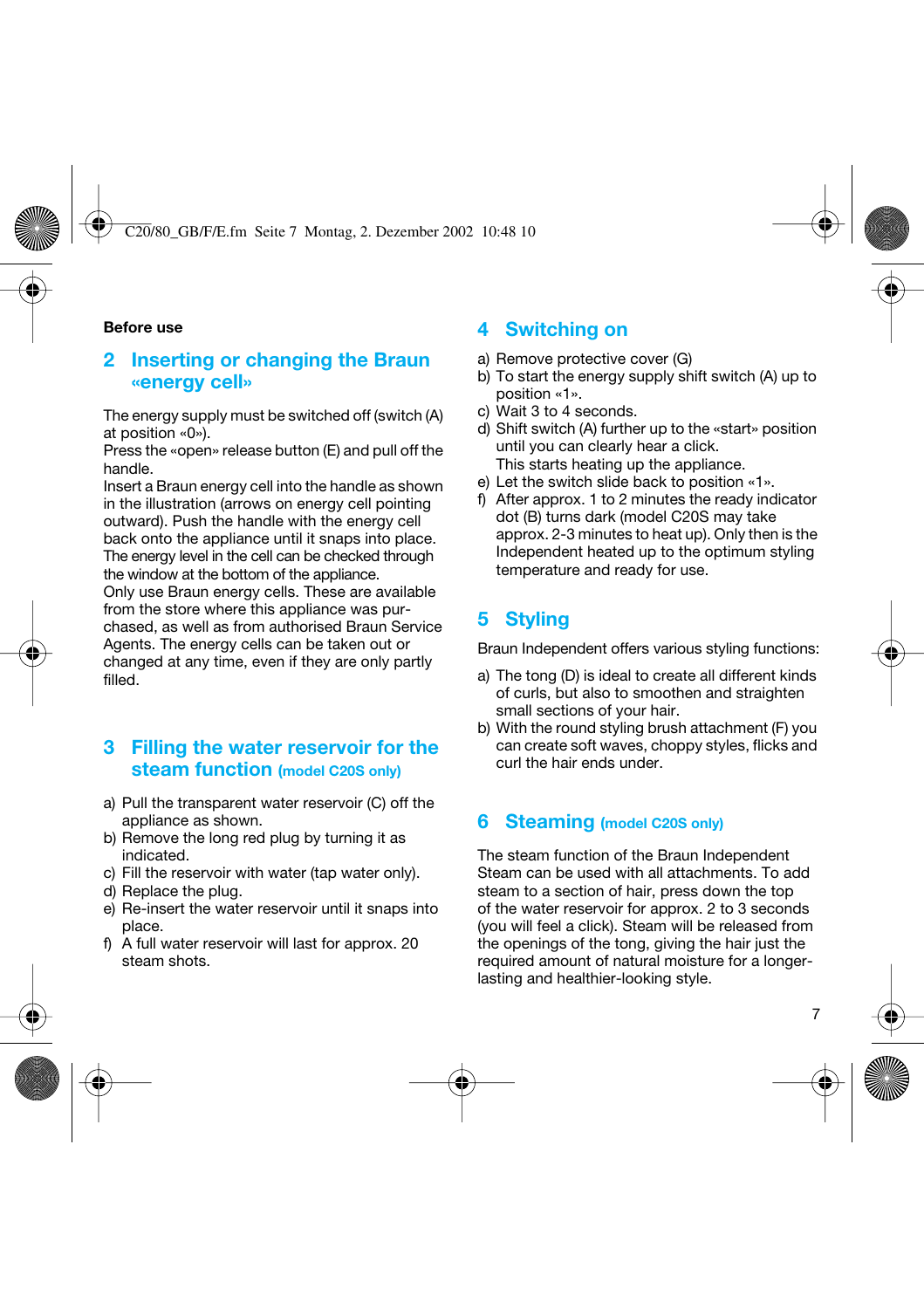**7 The styling attachments can be put on and off as shown.**

## **After use**

#### **Switching off**

To switch off, shift switch (A) back to position «0».

## **Cleaning**

Make sure the appliance is switched off and cold. Always empty the water reservoir. The tong and the handle can be cleaned with a soft damp cloth if necessary. Never immerse the appliance in water.

The brush attachment and the protective cover may be cleaned in warm, soapy water. Make sure they are thoroughly dried before the next use.

#### **Storage**

After use or cleaning, always place the protective cover (G) on the appliance. It is heat-resistant and can be placed on the product immediately after usage. The protective cover will ensure that the appliance does not turn on unintentionally.

### Air Travel with the Independent

International Air Transport Association Regulations permitt passengers or crew members to carry one Braun Independent styling iron aboard an aircraft in either checked or carry-on luggage provided the protective heat-resistant cover with safety lock is securely placed over the styling iron's heating surface. The Independent must not be used on board the aircraft at any time. Additional Energy Cell refills are not permitted in checked or carry-on luggage.

# FOR USA ONLY

#### **Limited Warranty**

Braun warrants this Braun Appliance to be free of defects in material and workmanship for a period of one year from the date of original purchase at retail.

If the appliance exhibits such a defect, Braun will, at its option, repair or replace it without cost for parts and labor. The product must be carried in or shipped, prepaid and insured (recommended), to an Authorized Braun Service Center. Proof of date of original purchase is required.

The cost to ship the product to an Authorized Service Center is the responsibility of the consumer, the cost to return the product to the consumer is the responsibility of Braun.

This warranty does not cover finishes, normal wear, nor does it cover damage resulting from accident, misuse, dirt, water, tampering, unreasonable use, service performed or attempted by unauthorized service agencies, failure to provide reasonable and necessary maintenance, including recharging, or units that have been modified or used for commercial purposes.

Subject to change without notice.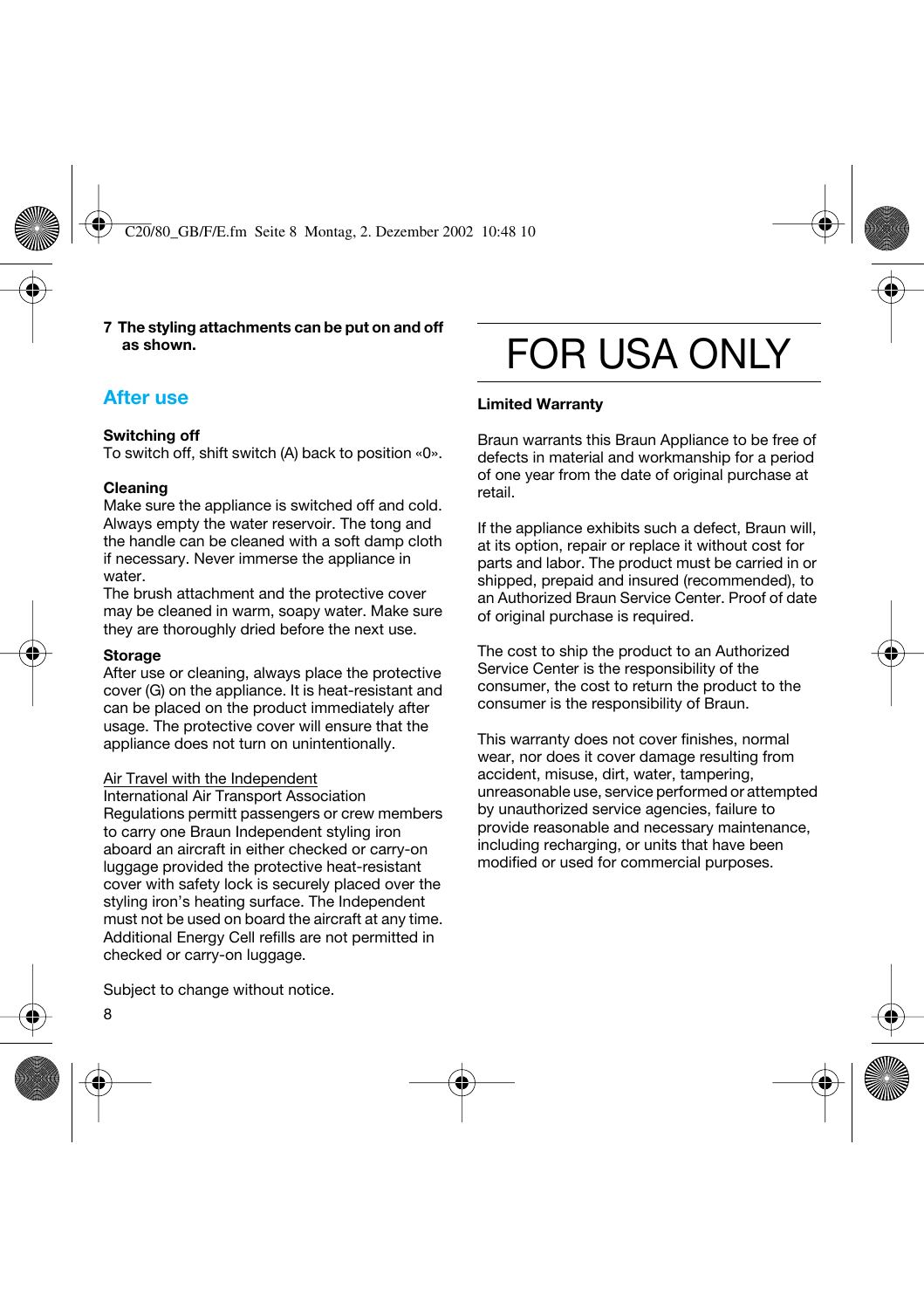ALL IMPLIED WARRANTIES, INCLUDING ANY IMPLIED WARRANTY OF MERCHANTABILITY OR FITNESS FOR ANY PARTICULAR PURPOSE ARE LIMITED IN DURATION TO ONE YEAR FROM DATE OF ORIGINAL PURCHASE. IN NO EVENT WILL BRAUN BE RESPONSIBLE FOR CONSEQUENTIAL DAMAGES RESULTING FROM THE USE OF THIS PRODUCT.

Some states do not allow the exclusion or limitation of incidental or consequential damages, so the above limitation may not apply to you.

This warranty gives you specific legal rights, and you may have other legal rights which vary from state to state.

#### **How to obtain service in the USA**

Should your Braun product require service, please call 1-800-BRAUN 11 (272-8611) to be referred to the Authorized Braun Service Center closest to you.

*To obtain service:*

- A. Carry the product in to the Authorized Braun Service Center of your choice or,
- B. Ship the product to the Authorized Braun Service Center of your choice. Pack the product well. Ship the product prepaid and insured (recommended). Include a copy of your proof of purchase to verify warranty coverage, if applicable.

*To obtain original Braun replacement parts and accessories:*

Contact a Braun Authorized Service Center. Please call 1-800-BRAUN 11 (272-8611) to be referred to the Authorized Braun Service Center closest to you.

*To speak to a Braun Consumer Service Representative:*

Please call 1-800-BRAUN 11 (272-8611).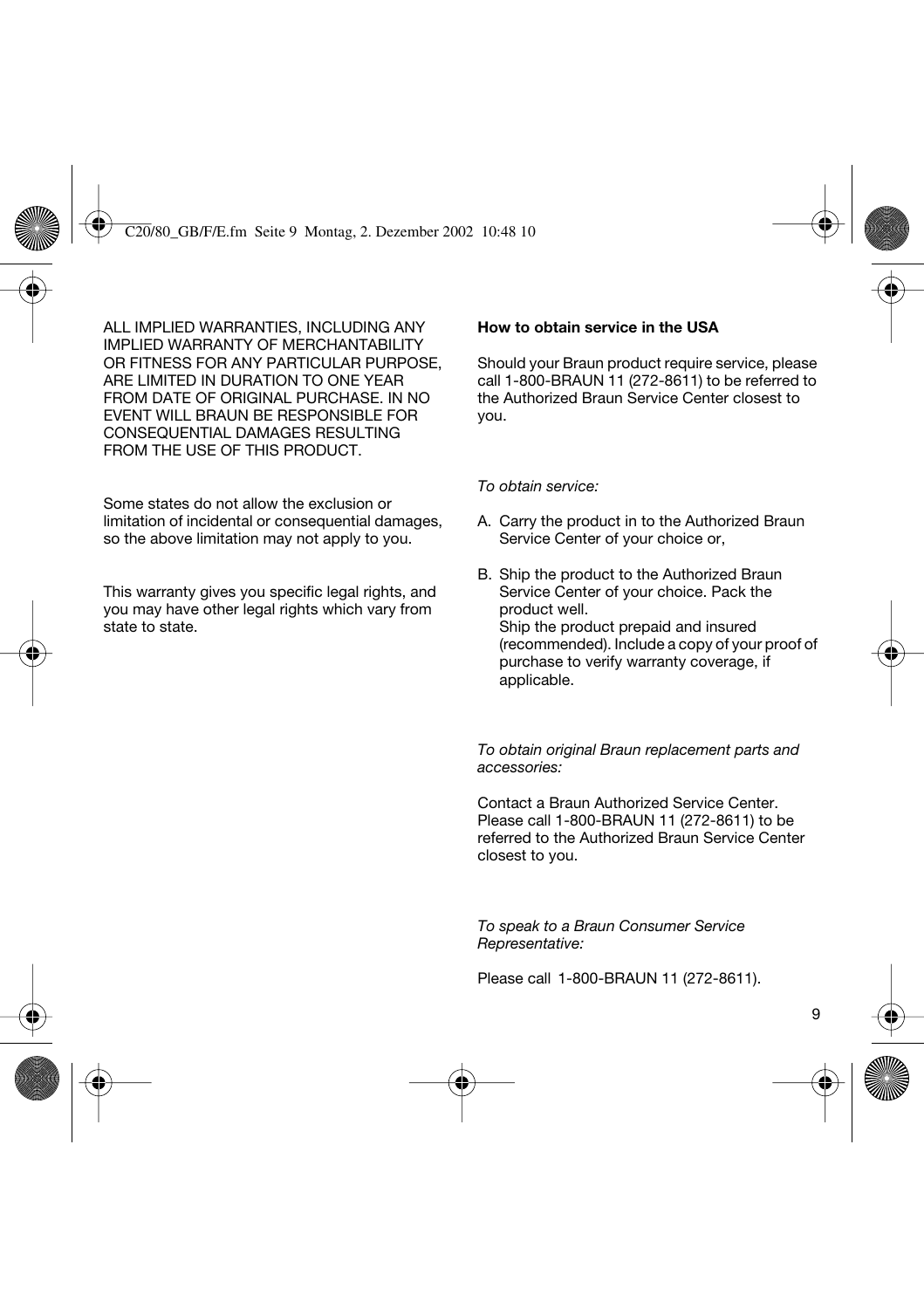## **Français**

Nos produits sont conçus et fabriqués selon les normes les plus rigoureuses de qualité, de conception et de fonctionnalité. Nous espérons que vous profiterez au maximum des nombreux avantages de votre nouvel appareil Braun.

IMPORTANT : Lire attentivement le mode d'emploi avant d'utiliser cet appareil.

Le Braun Independent Steam constitue la solution parfaite pour les coiffures des femmes jeunes et modernes. Ses capacités à donner du volume et du mouvement aux cheveux, àréaliser des boucles, des mouvements, des ondulations et la mise en forme des cheveux, font de lui la solution idéale en matière de liberté de coiffure. Grâce à la touche jet de vapeur, le Braun Independent Steam de Braun apportera une humidité naturelle à vos cheveux – pour une coiffure qui dure plus longtemps, tout en douceur.

## **Importantes précautions de sécurité**

DANGER : CONTIENT DU BUTANE. EXTRÊMEMENT INFLAMMABLE. CONTENU SOUS PRESSION.

### **Mise en garde :**

- Ne pas exposer pendant longtemps à des températures dépassant 50 °C ou 120 °F (par exemple dans la boîte à gants d'une automobile) ni à la lumière directe du soleil.
- Garder hors de la portée des enfants.
- Ne pas mouiller l'appareil.
- S'assurer de tenir l'appareil à l'écart des

cheveux, du visage et des vêtements pour l'allumer. Ne pas allumer l'appareil lorsqu'il est dans les cheveux afin d'éviter d'endommager ceux-ci.

- Ne pas utiliser de fixatif pendant le coiffage. En cas d'utilisation préalable de vaporisateurs aérosols ou de liquides inflammables, attendre cinq minutes avant d'allumer le fer coiffant afin de permettre aux vapeurs inflammables de se dissiper.
- Utiliser seulement les cartouches de gaz Braun C<sub>T2</sub>
- Les cartouches de gaz contiennent du gaz butane inflammable sous pression.
- Tenir loin des étincelles et des flammes (ainsi que des cigarettes allumées). Ne pas fumer pendant l'utilisation ou la recharge de l'appareil.
- Éviter de toucher les parties chaudes du produit.
- Quand l'appareil est chaud, ne pas le déposer sur une surface ne résistant pas à la chaleur.
- Attention : lorsque vous utilisez la fonction vapeur, le jet de vapeur est très chaud. Aussi, lorsque vous l'utilisez sur vos cheveux, maintenez l'appareil à une distance raisonnable de votre cuir chevelu.
- Ne pas démonter, percer ni jeter au feu.
- Si l'appareil est endommagé, cesser immédiatement de l'utiliser.
- Pour toute réparation, s'adresser uniquement aux centres de service après-vente agréés Braun.
- L'appareil Braun Independent Steam doit être utilisé seulement sur les cheveux secs.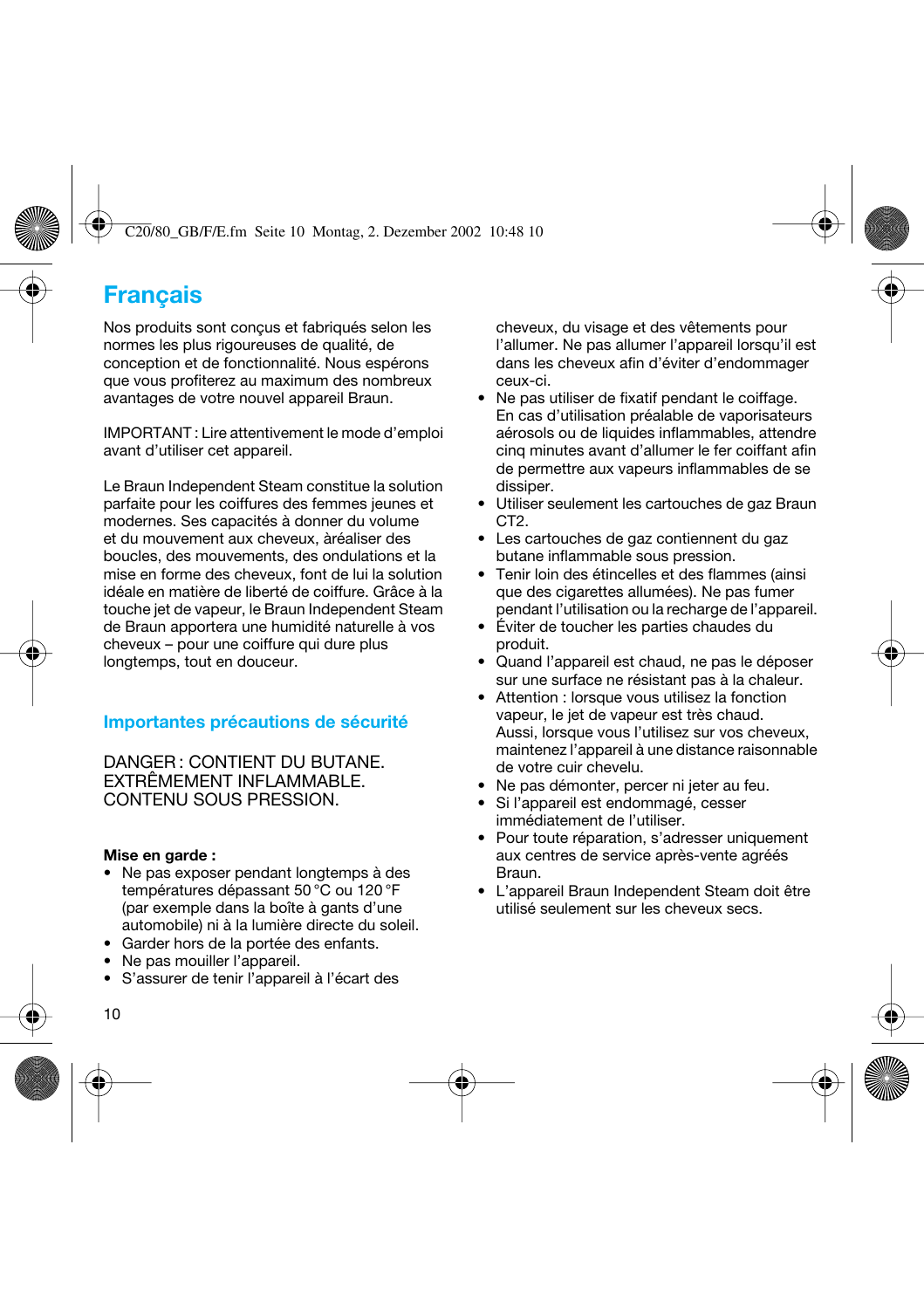## **1 Description**

- A Interrupteur alimentation / mise en marche « 0 » = arrêt
	- $\kappa$  1  $\kappa$  = alimentation
	- « start » = mise en marche du chauffage
- B Indicateur de chauffe
- C Réservoir d'eau pour la fonction vapeur (uniquement pour le modèle C20S)
- D Tube
- E Bouton« open » pour libérer la poignée
- F Brosse de coiffage ronde
- G Capot de protection thermorésistant avec verrou de sécurité

## **Avant utilisation**

## **2 Insertion ou changement de la car-touche de gaz Braun « energy cell »**

L'appareil doit être mis à l'arrêt (interrupteur (A) en position « 0 »).

Appuyer sur le bouton « open » (E) et tirer la poignée.

Insérer une cartouche de gaz Braun dans la poignée comme indiqué sur le schéma (flèches sur la cartouche de gaz dirigées vers le haut). Remettre la poignée en place avec la cartouche jusqu'à ce qu'elle senclenche.

Le niveau de gaz de la cartouche peut être vérifié à travers la fenêtre en bas de l'appareil.

N'utiliser que des cartouches de gaz Braun. Elles sont offertes dans le magasin où vous avez acheté cet appareil ainsi que dans tous les centres de service après-vente agréés Braun.

Les cartouches de gaz peuvent être enlevées ou changées en tout temps, même si elles ne sont que partiellement remplies.

### **Uniquement pour le modèle C20S :**

## **3 Remplissage du réservoir d'eau pour la fonction vapeur**

- a) Enlever le réservoir d'eau transparent (C) de l'appareil, comme indiqué sur le schéma.
- b) Enlever le long bouchon rouge en le tournant comme cela est indiqué.
- c) Remplir le réservoir d'eau (uniquement de l'eau du robinet).
- d) Remettre le bouchon en place.
- e) Remettre le réservoir d'eau jusqu'à ce qu'il soit bien enclenché.
- f) Un réservoir rempli d'eau donne environ 20 jets de vapeur.

## **4 Mise en marche**

- a) Pour mettre en marche l'alimentation de gaz, placer l'interrupteur (A) en position « 1 » (le capot de protection (G) doit être enlevé).
- b) Attendre 3 à 4 secondes.
- c) Placer l'interrupteur (A) en position « start » jusqu'à ce que vous entendiez un « clic ». Ceci met en marche le chauffage de l'appareil.
- d) Laisser l'interrupteur revenir en position « 1 ».
- e) Au bout de 1 à 2 minutes (modèle C20S : 2 à 3 minutes), l'indicateur de chauffe (B) s'assombrit indiquant que l'appareil Independent Steam est à la température de coiffage optimale et est prêt à être utilisé.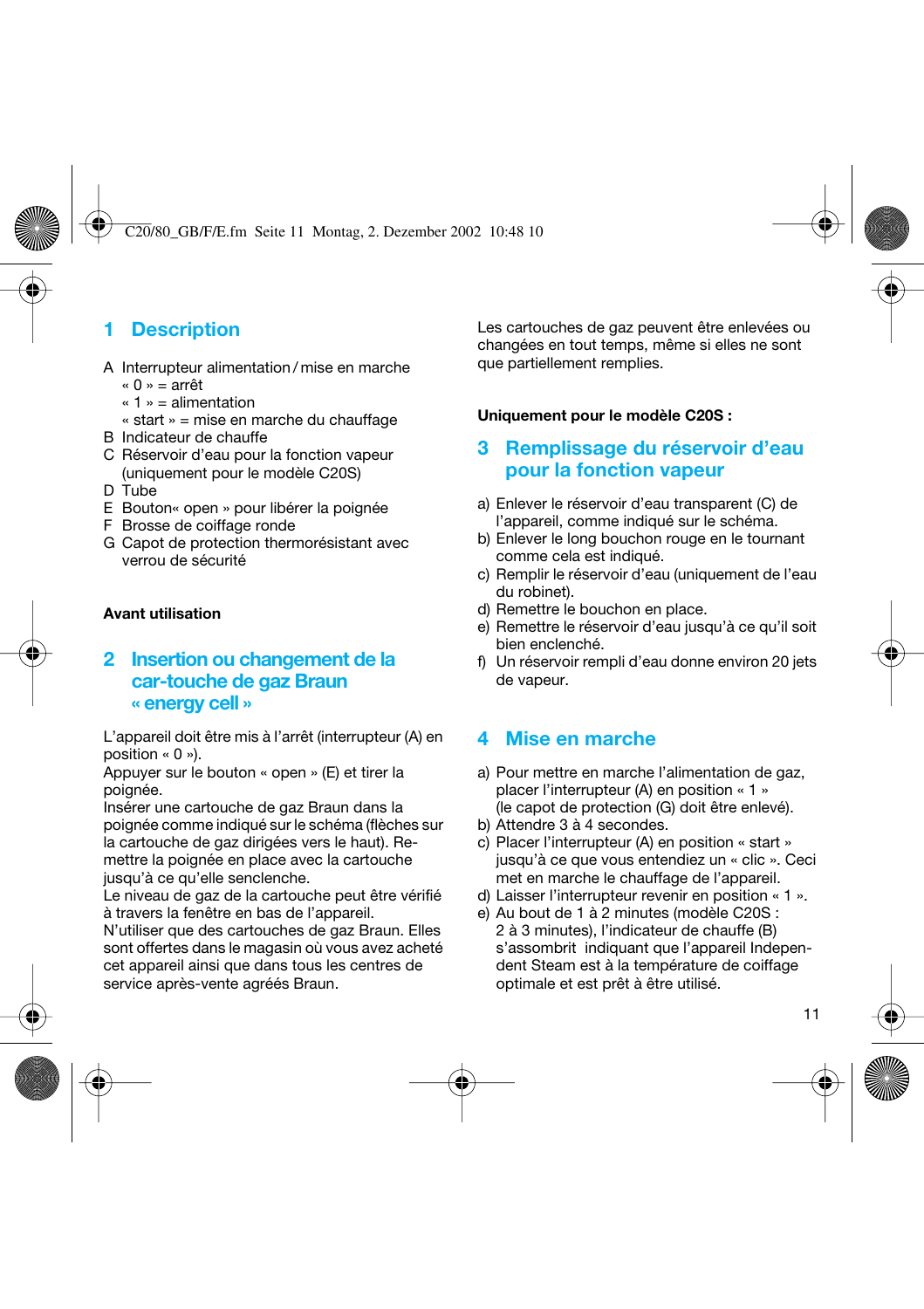## **5 Coiffure**

Le Braun Independent Steam permet de réaliser des styles de coiffure différents :

- a) Le fer à friser (D) est idéal pour créer tous les types de boucles, mais vous permet également de lisser et de défriser des petites mèches de cheveux.
- b) Avec la brosse de coiffage ronde (F), vous pouvez donner du volume aux cheveux réaliser des ondulations souples, des coiffures variables et boucler les extrémités des cheveux par le dessous.

#### **Uniquement pour le modèle C20S :**

## **6 Fonction vapeur**

La fonction vapeur de l'appareil Braun Independent Steam peut être utilisée avec tous les accessoires. Pour appliquer de la vapeur à une mèche de cheveux, appuyer sur le dessus du réservoir d'eau pendant environ 2 à 3 secondes (vous ressentirez un « clic »). La vapeur sera alors libérée par les orifices du tube, procurant ainsi la bonne quantité d'humidité naturelle nécessaire pour obtenir une coiffure de plus longue durée ayant un aspect plus sain.

#### **7 Les accessoires de coiffure peuvent être ajoutés et enlevés selon le schéma.**

## **Après utilisation**

#### **Arrêt de l'appareil**

Pour arrêter l'appareil, remettre l'interrupteur (A) en position « 0 ».

#### **Nettoyage**

S'assurer que l'appareil est bien arrêté et froid. Toujours vider le réservoir d'eau. Le tube et la poignée peuvent être nettoyés avec un tissu doux humide si nécessaire. Ne jamais plonger l'appareil dans l'eau. L'accessoire brosse et le capot de protection peuvent être nettoyés dans de l'eau chaude savonneuse.

Après utilisation ou nettoyage, toujours remettre le capot de protection (G) sur l'appareil. Il est thermorésistant et peut être placé sur l'appareil immédiatement après usage. Le couvercle de protection garantit que l'appareil ne peut pas être mis en marche accidentellement.

Pour les voyages aériens, un seul appareil peut être transporté à bord de l'avion par un membre d'équipage ou un passager dans un bagage contrôlé, à condition que le capot de protection soit fixé sur l'élément chauffant. Les recharges de gaz individuelles ne sont pas autorisées.

Sujet à toute modification sans préavis.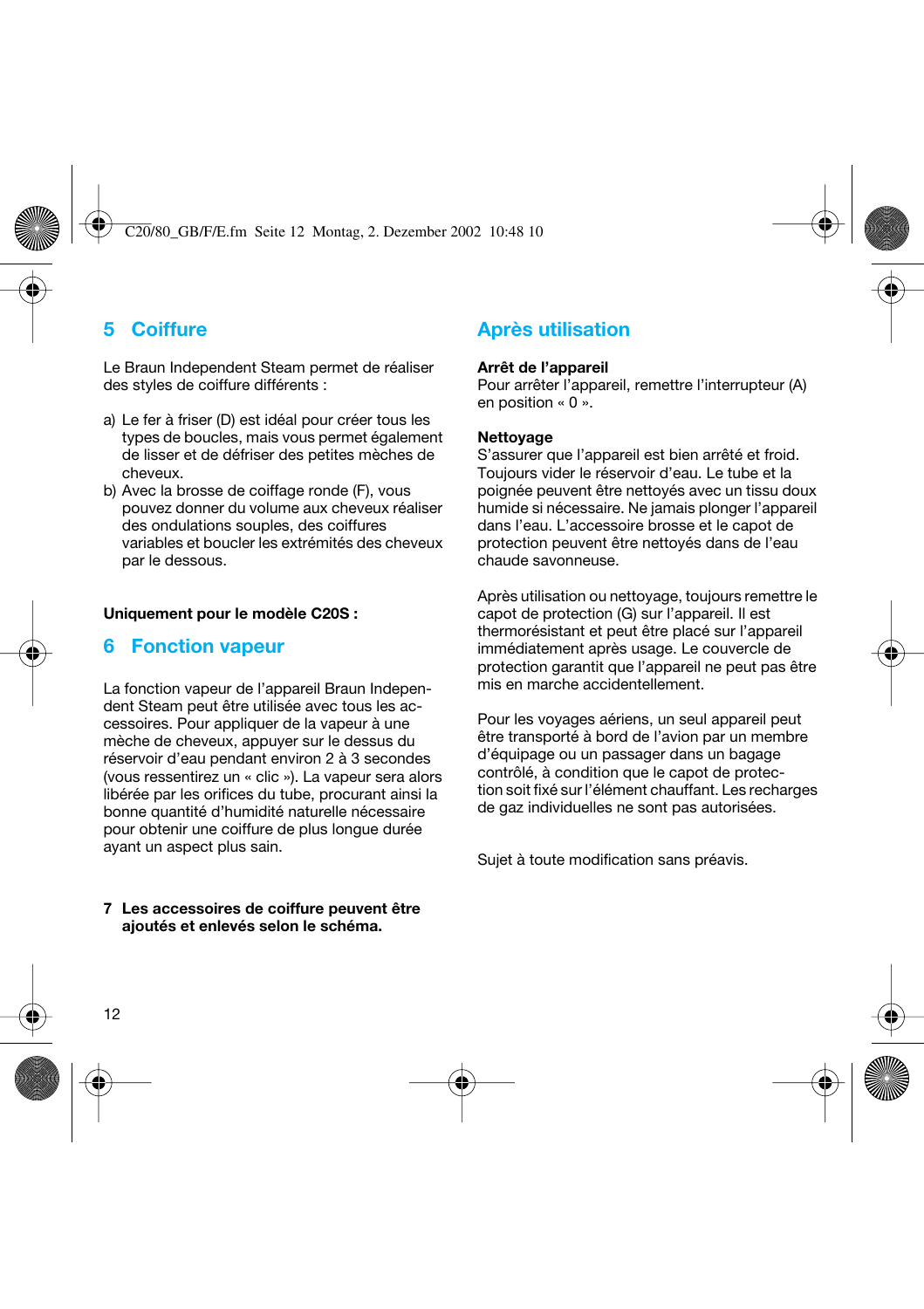# For Canada only

### **Limited 1-Year Warranty**

In the event a Braun Appliance fails to function within the specified warranty period because of defects in material or workmanship, and the consumer returns the unit to an authorized service centre, Braun Canada will, at its option either repair or replace the unit without additional charge to the consumer. This warranty does not cover any product which has been damaged by dropping, tampering, servicing performed or attempted by unauthorized service agencies, misuse or abuse. This warranty excludes units which have been modified or used for commercial purposes.

To the extent allowed by law, Braun Canada shall not be responsible for loss of the product, loss of time, inconvenience, commercial loss, special or consequential damages.

The provisions of this warranty are in addition to and not a modification of or subtraction from the statutory warranties and other rights and remedies contained in applicable provincial legislation.

# Pour le Canada seulement

#### **Garantie restreinte d'un an**

En l'occurrence d'un défaut à un appareil Braun au cours de la période de garantie mentionnée, soit par suite d'un vice de matière ou de fabrication, et du renvoi de l'appareil par le consommateur à un centre de service après-vente agréé, Braun Canada se réserve le choix de réparer ou remplacer l'appareil sans aucuns frais supplémentaires pour le consommateur. Cette garantie devient invalide si le produit est endommagé par une chute, une modification, un abus, une utilisation incorrecte ou s'il a été soumis à un entretien ou à des tentatives d'entretien par des centres de service après-vente non agréés. Cette garantie exclut les appareils modifiés ou utilisés à des fins commerciales.

Dans la mesure permise par la loi, Braun Canada n'est pas responsable pour une perte d'utilisation, une perte de temps, un inconvénient, une perte commerciale, un dommage spécial ou indirect, causés par l'appareil.

Les clauses de cette garantie constituent une addition et non une modification ou soustraction aux garanties statutaires et autres droits et recours contenus dans la législation provinciale applicable.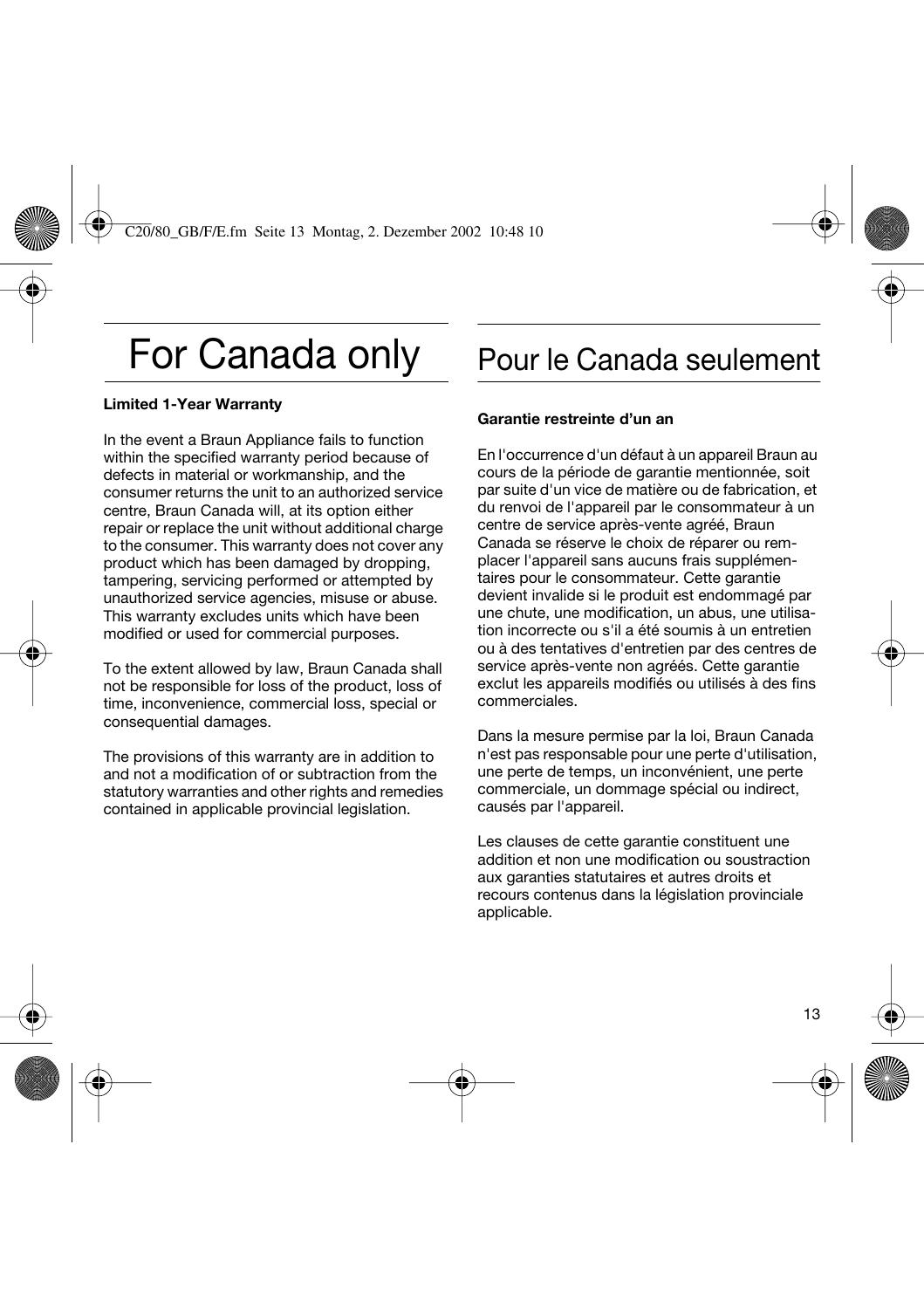### **How to obtain service in Canada**

Should your Braun product require service, please call 1-800-387-6657 to be referred to the Authorized Braun Service Center closest to you.

## *To obtain service:*

- A. Carry the product in to the Authorized Braun Service Center of your choice or,
- B. Ship the product to the Authorized Braun Service Center of your choice. Pack the product well. Ship the product prepaid and insured (recommended). Include a copy of your proof of purchase to verify warranty coverage, if applicable.

#### *To obtain original Braun replacement parts & accessories:*

Contact an Authorized Braun Service Center. Please call 1-800-387-6657 to be referred to the Authorized Braun Service Center closest to you.

*To speak to a Braun Service Representative:*

Please call 1-800-387-6657.

## **Service après-vente au Canada**

Pour obtenir des services après-vente pour un produit Braun, veuillez composer le 1 800 387- 6657 afin d'être dirigé vers le centre de service après-vente agréé Braun le plus proche.

*Pour obtenir des services après-vente :*

- A. Veuillez remettre le produit au centre de service après-vente agréé Braun de votre choix : ou
- B. Veuillez expédier le produit au centre de service après-vente agréé Braun de votre choix. Assurez-vous de bien emballer le produit. Expédiez le produit, port payé et assuré (recommandé). N'oubliez pas d'inclure une copie de votre preuve d'achat afin de confirmer la couverture de la garantie, le cas échéant.

*Pour obtenir des pièces et accessoires de rechange Braun d'origine :* 

communiquez avec un centre de service aprèsvente agréé Braun.

Veuillez composer le 1 800 387-6657 afin d'être dirigé vers le centre de service après-vente agréé Braun le plus proche.

*Pour communiquer avec un représentant du Service après-vente Braun :*  Veuillez composer le 1 800 387-6657.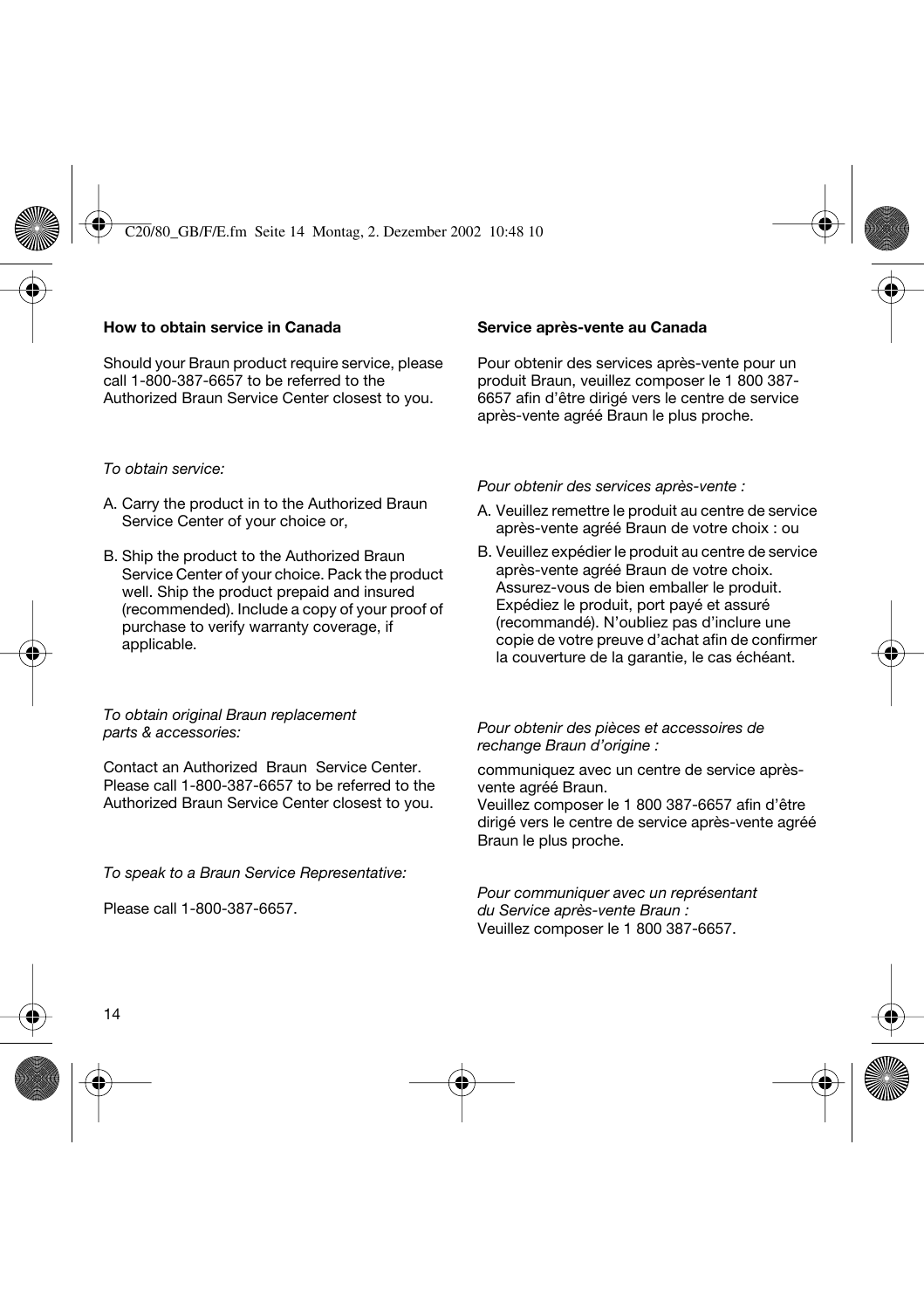## **Español**

Nuestros productos están desarrollados para alcanzar los más altos estándares de calidad, funcionalidad y diseño. Esperamos que disfrute de su nuevo producto Braun.

IMPORTANTE: Antes de usar el producto por primera vez, lea las instrucciones detenidamente.

Braun Independent Steam es la solución perfecta para crear estilo en mujeres jóvenes y modernas. Su habilidad para rizar, sacar puntas hacia fuera, ondular y dar forma es lo último para moldear con total libertad. Con una descarga de vapor. Braun Independent Steam le dará a su cabello una humedad natural para conseguir de forma delicada un estilo más duradero.

### **Importantes medidas de seguridad**

PELIGRO: CONTIENE BUTANO. EXTREMADAMENTE INFLAMABLE. ENVASADO BAJO PRESION.

## **Advertencia**

- No exponga el producto a temperaturas superiores a 50 °C (p. ej. la guantera de un coche), ni directamente a la luz del sol durante largos períodos de tiempo.
- Mantenga fuera del alcance de los niños.
- No permita que el producto se moje.
- Cuando comience a utilizar su aparato, por favor asegúrese de que lo mantiene lejos del cabello, cara y ropa. No encienda el aparato mientras está en el cabello para evitar dañarlo.
- No use rocío para el cabello mientras esté utilizando el producto. Si usa rocíos en aerosol o líquidos inflamables antes de peinar su cabello, espere 5 minutos antes de encender el

producto para permitir que se dispersen los vapores flamables.

- Utilice únicamente las recargas Braun CT2.
- La recarga contiene gas butano inflamable bajo presión.
- Mantenga el producto alejado de llamas y chispas (icluidos cigarrillos encendidos). No fume mientras usa o cambia la recarga
- Evite tocar las partes calientes del producto.
- Cuando esté caliente, no lo coloque sobre superficies que no sean resistentes al calor.
- Si utiliza la función de vapor, tenga en cuenta que el vapor está caliente. Cuando lo esté usando en su cabello, hágalo a una distancia de seguridad del cuero cabelludo.
- No lo desmonte, perfore o queme.
- Si el aparato está dañado, deje de usarlo inmediatamente. Para reparaciones llévelo únicamente a Servicios Autorizados Braun.
- Uselo solamente sobre cabello seco.

## **1 Descripción**

- A Llave de encendido/suministro de energía / botón de encendido
	- («0» = desconectado,
	- «1» = suministro de energía,
	- «start» = generar calor)
- B Botón indicador de momento inicial de uso
- C Reserva de agua para la función de vapor (sólo en modelo C 20S)
- D Tenacilla
- E «open»-Botón liberador del mango
- F Cepillo redondo para moldear
- G Tapa protectora resistente al calor con cierre de seguridad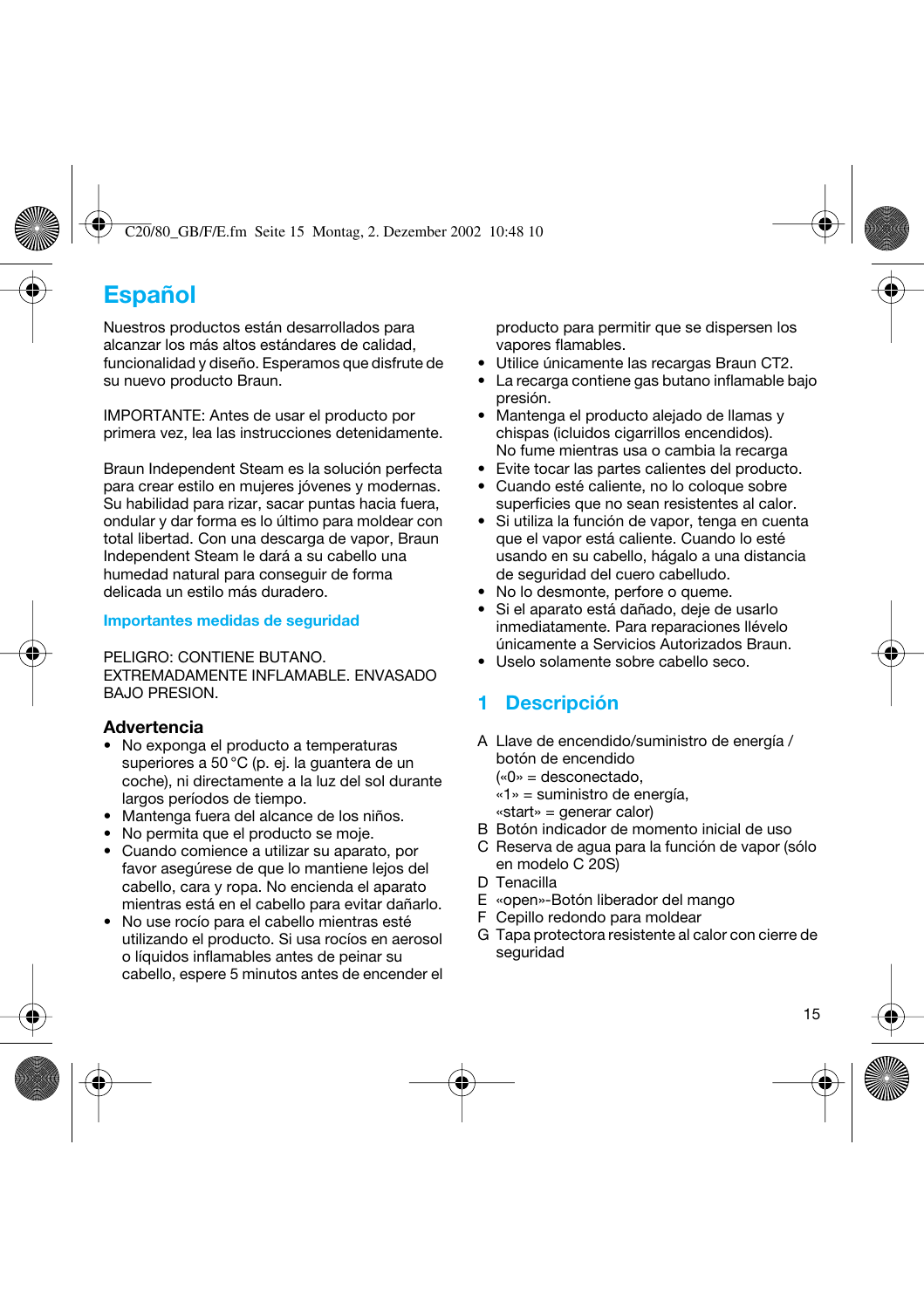#### **Antes de usar**

## **2 Cómo insertar o cambiar la recarga Braun «energy cell»**

El suministro de energía debe estar apagado (botón (A) en la posición «0»).

Presione el botón liberador (E) «open» para retirar el mango.

Inserte la recarga Braun en el mango como se muestra en el dibujo (con las flechas de la recarga apuntando hacia arriba). Vuelva a colocar el mango con la recarga, presiónando hasta que encaje en su sitio.

El nivel de energía en la recarga se puede comprobar mediante la ventanita situada en la parte inferior del aparato.

Utilice únicamente las recargas Braun. Estas recargas están disponibles en el establecimiento donde compró el aparato, así como en los establecimientos de Servicio Autorizados de Braun. Las recargas pueden cambiarse en cualquier momento, incluso si no están completamente vacías.

#### **Sólo en modelo C 20S:**

## **3 Cómo rellenar la reserva de agua para la función de vapor**

- a) Tire de la reserva de agua (C) como se indica en el dibujo.
- b) Retire la tapa roja girándola como se indica.
- c) Rellene la reserva con agua (únicamente del grifo).
- d) Vuelva a colocar la tapa.
- e) Vuelva a insertar la reserva de agua hasta que encaje en su sitio.
- f) Una reserva de agua completa durará aproximadamente 20 descargas de vapor.

## **4 Cómo conectar**

- a) Para enchufar el suministro de energía presione el botón (A) a la posición «1».
- b) Espere 3 4 segundos.
- c) Deslice el interruptor (A) hacia la posición «start» hasta que pueda oir claramente un click. Así empieza a calentarse el aparato.
- d) Deje deslizarse el botón de nuevo a la posición «1».
- e) Después de aproximadamente 1 ó 2 minutos (modelo C 20S: 2 ó 3 minutos ), el indicador de que está preparado (B) se oscurece. Sólo entonces es cuando Independent Steam está caliente para una temperatura óptima para el peinado y está preparado para utilizar.

## **5 Cómo hacer peinados**

Braun Independent le ofrece varias funciones de peinado:

- a) Las tenacillas (D) son idelaes para crear todas las clases diferentes de rizos, y también para suavizar y alisar pequeños mechones de su pelo.
- b) Con el cepillo redondo (F) puede crear ondas suaves, estilos desenfadados, puntas hacia afuera y hacia adentro.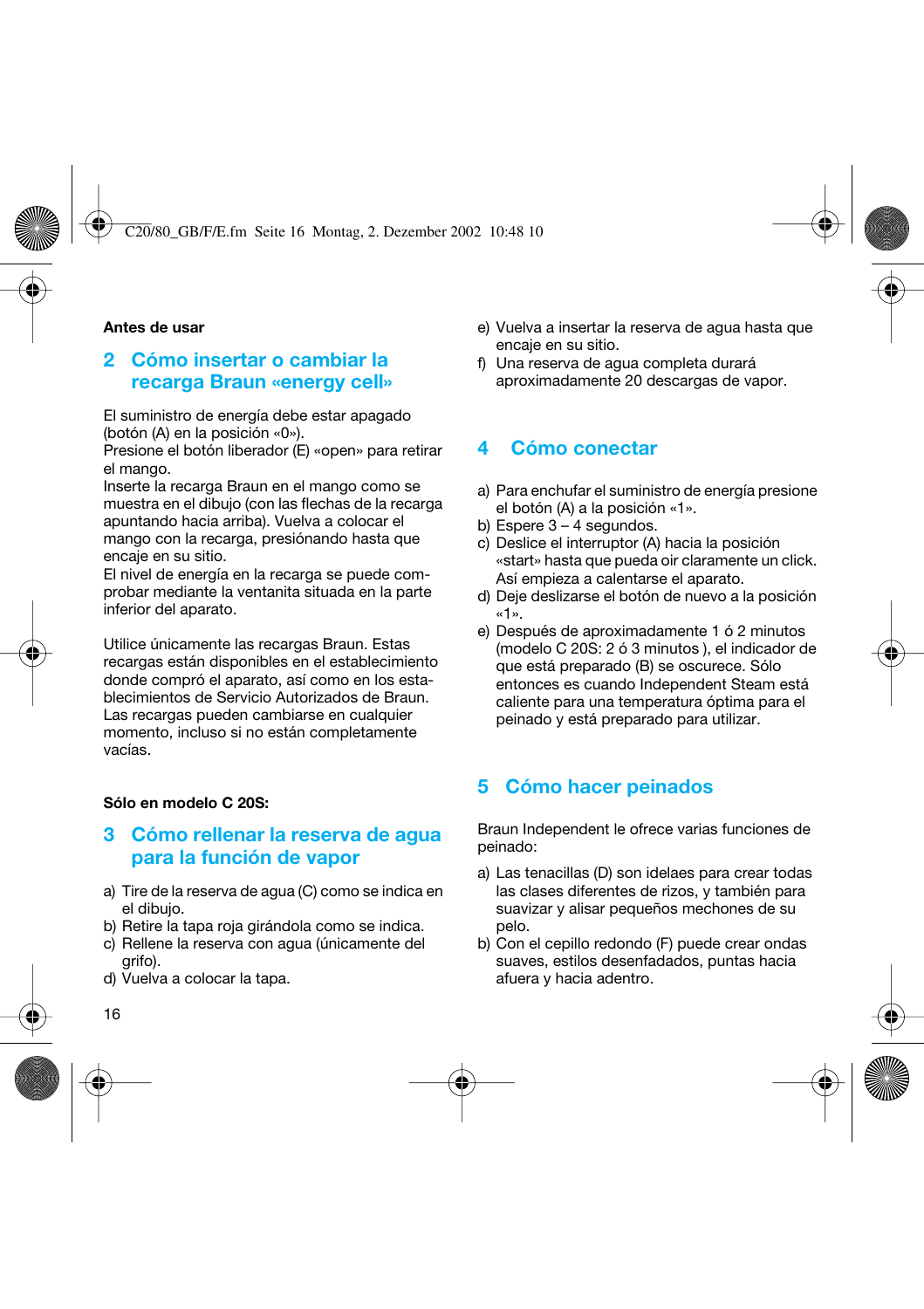#### **Sólo en modelo C 20S:**

## **6 Cómo añadir vapor**

La función de aplicación de vapor de Braun Independent Steam se puede utilizar con todos sus accesorios. Para aplicar vapor a un mechón de pelo, presione la parte superior de la reserva de agua durante aprox. 2-3 segundos (escuchará un clic). El vapor se liberará por las aberturas de las pinzas, dando exactamente la cantidad necesaria de humedad natural para crear un estilo duradero y un aspecto más sano.

#### **7 Los accesorios se pueden colocar y quitar como se muestra en el dibujo.**

## **Después de su uso**

#### **Cómo desconectar**

Para desconectar el aparato deslice el interruptor (A) de nuevo a la posición «0»

#### **Cómo limpiar**

Asegúrese de que el aparato esté apagado y frío. Vacíe siempre el depósito de agua. Si es necesario, las tenacillas y el mango se pueden limpiar con un paño suave y húmedo. Nunca sumerja el aparato en agua.

El cepillo y la tapa protectora se pueden limpiar en agua templada con un poco de jabón.

#### **Cómo guardarlo**

Después de usar o limpiar el aparato, colóquele siempre la tapa protectora (G). Es resistente al calor y se puede colocar en el producto inmediatamente después de su uso. La tapa protectora evitará que el aparato se encienda accidentalmente.

Si viaja en avión, tenga en cuenta que cada pasajero no puede llevar más de un aparato a bordo en equipaje controlado, con la tapa protectora sobre el elemento de calor. No se permite viajar con recargas solas.

Sujeto a modificaciones sin previo aviso.

Importado y/o distribuído por: Gillette Manufactura, S.A. de C.V. / Gillette Distribuidora, S.A. de C.V. Atomo No. 03 Parque Industrial Naucalpan Naucalpan de Juarez Estado de México C.P. 53370 R.F.C. GMA 940301 MV7 / R.F.C. GDI 930 706 NZ1